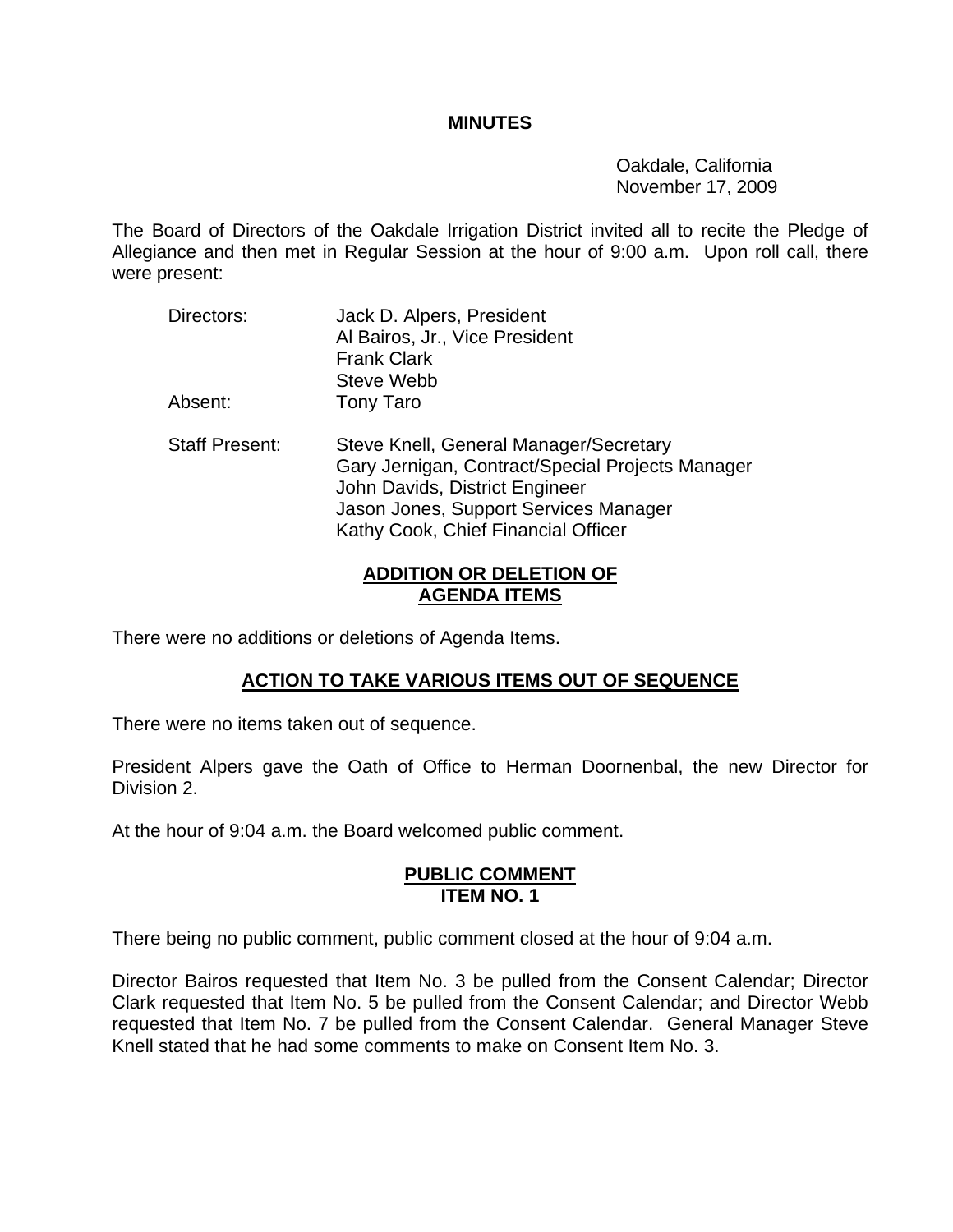## **CONSENT ITEMS ITEM NOS. 2, 4, 6, 8, 9, 10**

#### **ITEM NO. 2 APPROVE THE BOARD OF DIRECTORS' MINUTES OF THE REGULAR MEETING OF NOVEMBER 3, 2009 AND RESOLUTION NOS. 2009-56, 2009-57, 2009-58,2009-59, 2009-60, AND 2009-61**

A motion was made by Director Webb, seconded by Director Clark, and unanimously supported to approve the Board of Directors' Minutes of the Regular Meeting of November 3, 2009 and Resolution Nos. 2009-56, 2009-57, 2009-58, 2009-59, 2009-60, and 2009-61.

#### **ITEM NO. 4 APPROVE IMPROVEMENT DISTRICT STATEMENT OF OBLIGATIONS**

A motion was made by Director Webb, seconded by Director Clark, and unanimously supported to approve the Improvement District Statement of Obligations.

## **ITEM NO. 6 APPROVE RESOLUTION ADOPTING REVISIONS TO RESERVE POLICY**

A motion was made by Director Webb, seconded by Director Clark, and unanimously supported to approve the Resolution Adopting Revisions to Reserve Policy.

#### **ITEM NO. 8 APPROVE CHANGE IN LIFE INSURANCE COVERAGE FOR DIRECTORS TO BE IN-LINE WITH MANAGEMENT BARGAINING GROUP COVERAGE**

A motion was made by Director Webb, seconded by Director Clark, and unanimously supported to approve the change in life insurance coverage for the Directors to be in-line with the Management Bargaining Group coverage.

#### **ITEM NO. 9 APPROVE AWARD OF BID TO CROP PRODUCTION SERVICES FOR PESTICIDE/HERBICIDE MATERIAL SERVICES FOR BUDGET YEAR 2010**

A motion was made by Director Webb, seconded by Director Clark, and unanimously supported to award the bid to Crop Production Services for pesticide/herbicide material services for budget year 2010.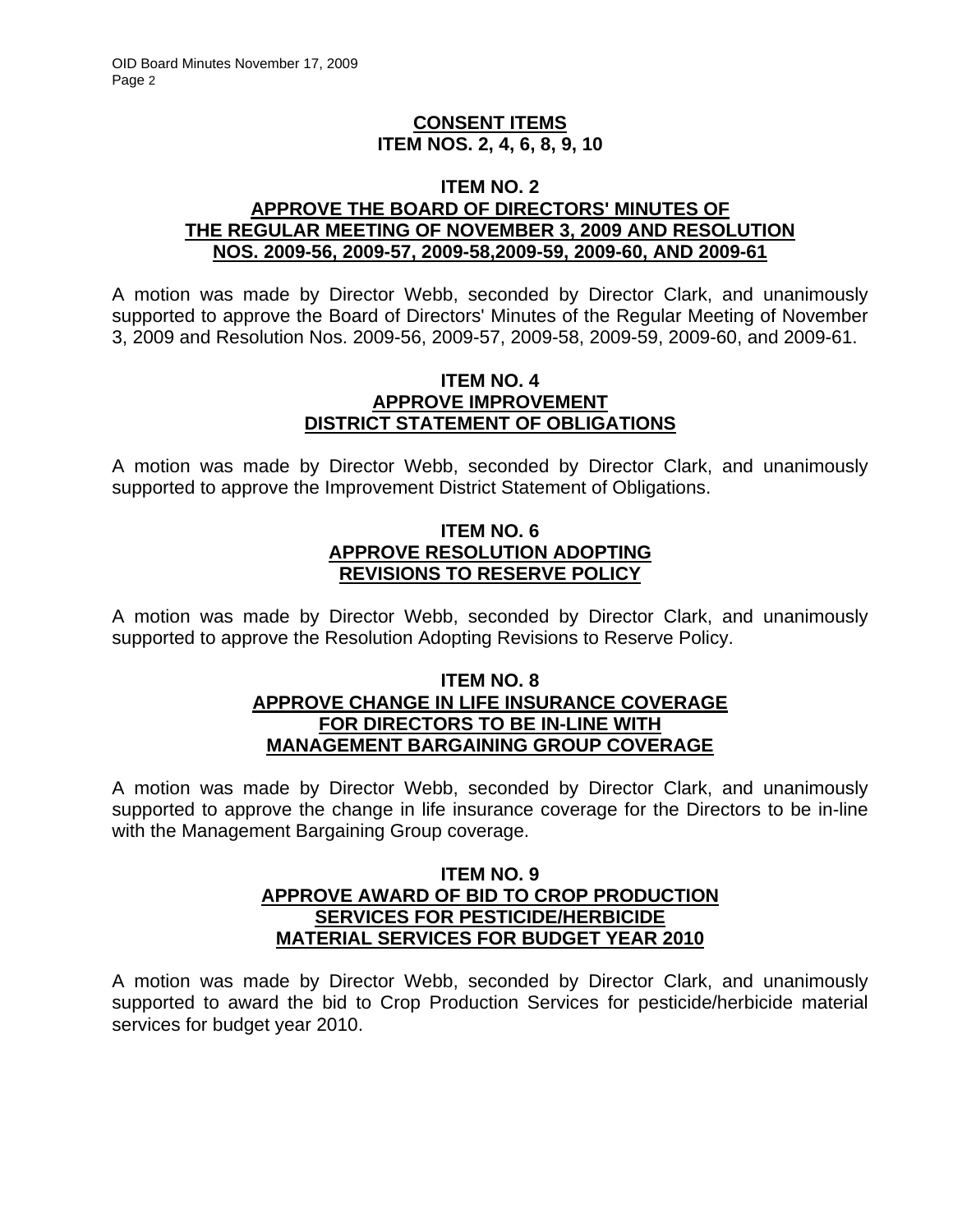### **ITEM NO. 10 APPROVE GENERAL SERVICES AGREEMENTS FOR VARIOUS VENDORS AND CONTRACTORS (CAPITOL ENGINEERING LABORATORIES, INC., CONLIN FENCE CO., AND ANDRETTA'S AG CONSTRUCTION)**

A motion was made by Director Webb, seconded by Director Clark, and unanimously supported to approve the General Services Agreements for various vendors and contractors (Capitol Engineering Laboratories, Inc., Conlin Fence Co., and Andretta's AG Construction).

## **ACTION CALENDAR ITEM NOS. 3, 5, 7, 11**

## **ITEM NO. 3 APPROVE THE OAKDALE IRRIGATION DISTRICT STATEMENT OF OBLIGATIONS**

General Manager Steve Knell stated that because there is no Board Meeting on the first Tuesday in December the Finance Department has been contacting as many vendors as possible requesting them to forward their billing prior to the  $15<sup>th</sup>$ . Chief Financial Officer Kathy Cook asked the Board to approve the disbursement of funds for any invoices that if not paid may result in penalties and/or any invoices that need to be paid pursuant to a contractual obligation that are not included in the Statement of Obligations on the  $15<sup>th</sup>$ .

Director Bairos had a question on the payment to Astone. General Manager Steve Knell stated that this is the last payment to be made to Astone for the 100-Year Celebration and any public outreach that Astone is doing for the District.

A motion was made by Director Webb, seconded by Director Bairos, and unanimously supported to approve the Oakdale Irrigation District Statement of Obligations.

#### **ITEM NO. 5 APPROVE THE TREASURER AND CHIEF FINANCIAL OFFICER'S REPORT FOR THE MONTH ENDING OCTOBER 31, 2009**

Director Clark stated that in the Treasurer's Report indicated that the checking account balance was slightly over \$4 million dollars at Oak Valley Community Bank. He stated that generally the FDIC only covers up to \$250,000 and asked if the District was at any risk by having that amount of money in the account. Chief Financial Officer Kathy Cook stated that the District is at no risk because the FDIC offered a temporary liquidity guarantee program which insures 100% of your balance in any account that is a non-interest bearing account.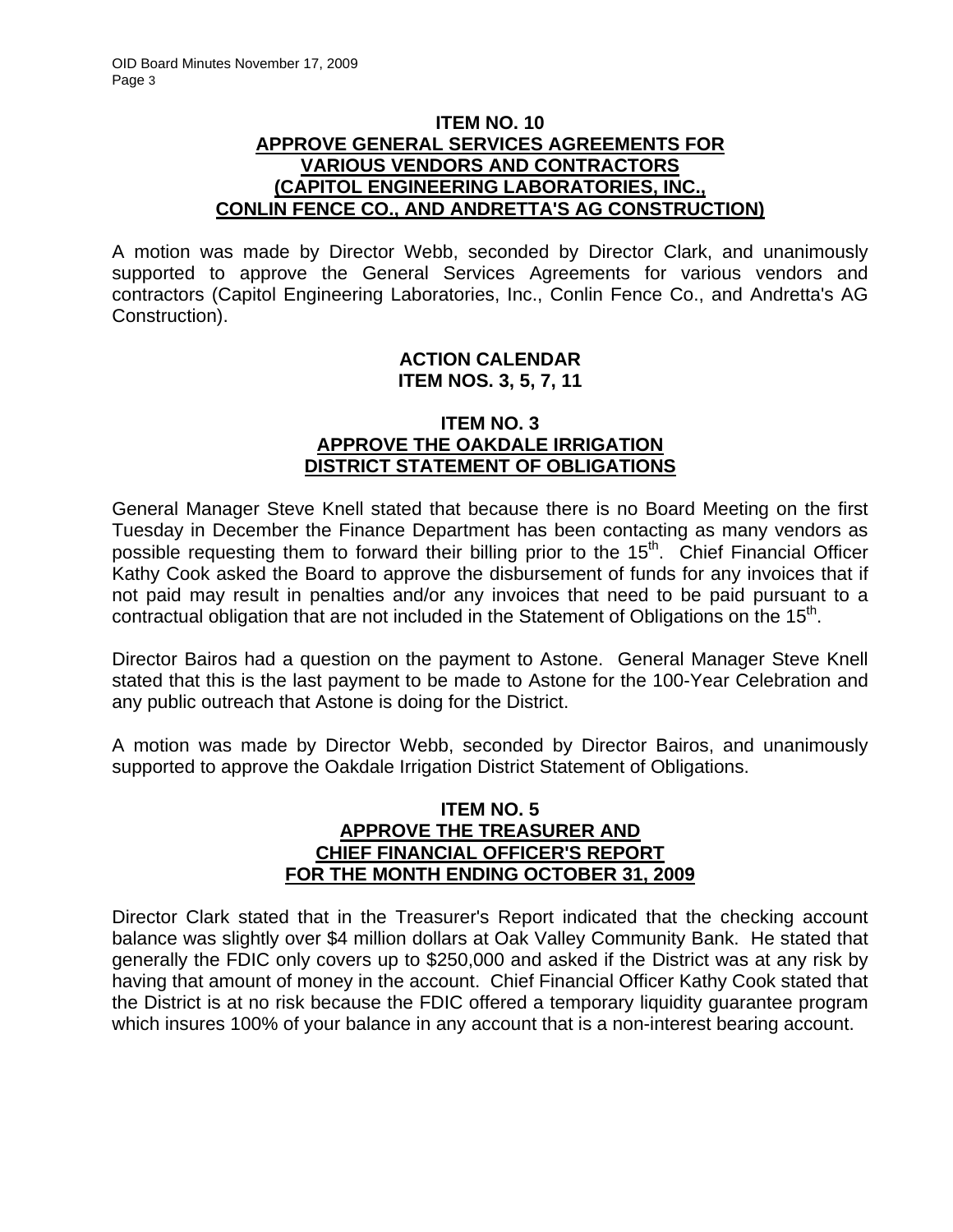A motion was made by Director Clark, seconded by Director Webb, and unanimously supported to approve the Treasurer and Chief Financial Officer's Report for the month ending October 31, 2009.

#### **ITEM NO. 7 APPROVE REJECTION OF CLAIM FOR DAMAGES FILED BY KIMBERLY RIGG**

Director Webb asked how the claimant knew that this was our tree that blew over and hit her barbecue. General Manager Steve Knell stated that there is no way to determine if it was our tree.

Director Clark stated that the claimant is claiming that the tree fell on her patio, but there was no information in the incident report that indicated that that is the case. Support Services Manager Jason Jones stated that the pictures showed that the tree did in fact fall on her patio, but you cannot see the extent of damage.

A motion was made by Director Webb, seconded by Director Clark, and unanimously supported to reject the claim filed by Kimberly Rigg and forward it to ACWA JPIA for handling.

## **ITEM NO. 11 REVIEW AND TAKE POSSIBLE ACTION AUTHORIZING GENERAL MANAGER TO EXECUTE A MASTER SERVICE CONTRACT WITH BAKER HUGHES PETROLITE FOR THE SUPPLY OF MAGNACIDE H**

In September of this year OID was noticed, as all irrigation districts were, by Baker Hughes Petrolite (BHP) that the availability of Magnacide H, an aquatic herbicide, would not be available for use in 2010. The oral justification given by BHP was the inherent risk, liability and lack of profit in the manufacture, sale and distribution of the chemical.

BHP sent out a subsequent follow-up letter on October 22, 2009 with a Master Service Contract to be signed by users of the product should they wish delivery in 2010. The Service Contract is unsignable for a variety of reasons as explained in the GM's letter of November 12, 2009. The GM and staff have been working with SSJID's attorney in crafting amendments to the Service Contract that both parties could live with.

The risk to OID's ability to deliver water in a timely manner is at stake. Without Magnacide and no chance to get a permit before next winter to cover other chemicals, customer deliveries could be impacted. The worst hit areas could experience 16/18 day rotations due to the choking off effect of the uncontrolled aquatic growth. Some less impacted areas may only experience 14 day rotation limitations. Mechanical treatment (chaining and dipping-out growth) is the next viable alternative without chemicals. However, due to the significant loss of right-of-way access in our system it would only have benefit in those areas where access has not been inhibited.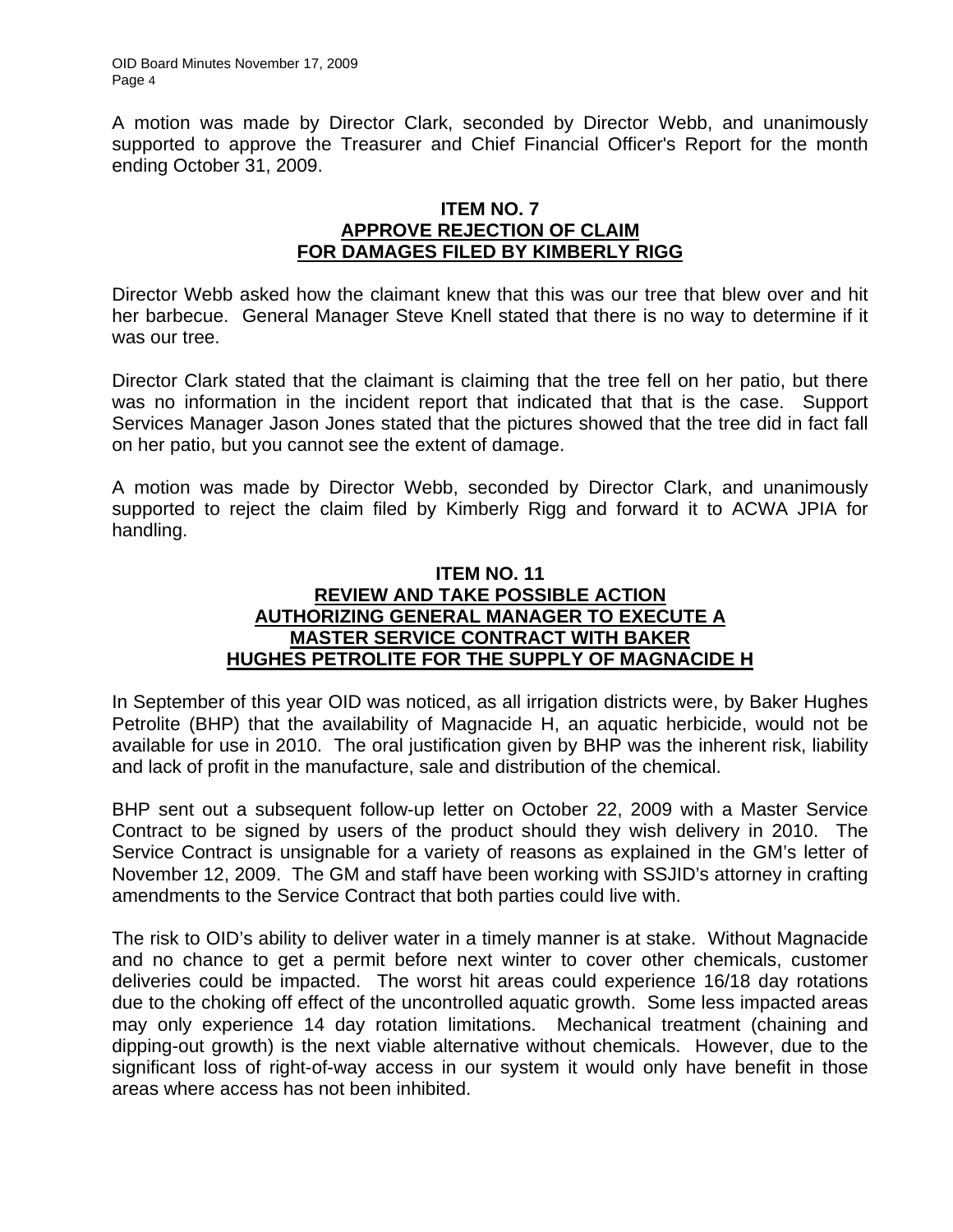In the near-term, the authorization for the GM to sign and execute an acceptable contract is requested at this time. Staff was present to discuss this emerging issue.

A motion was made by Director Webb, seconded by Director Bairos, and unanimously supported to authorize the General Manager to execute a master service contract with Baker Hughes Petrolite for the supply of Magnacide H.

## **DISCUSSION ITEM NOS. 12, 13**

## **ITEM NO. 12 DISCUSSION/PRESENTATION OF DRAFT 2010 BUDGET**

Staff met with the Finance Committee in developing the budget on November  $2^{nd}$  and November 5<sup>th</sup>. Kathy Cook, Chief Financial Officer, made a short presentation and answered any questions.

Included in the Board packet for review, was the District's Heavy Equipment Replacement Program spreadsheet and the itemization of OID's Community Outreach Program budget. These items were included as requested by Board members for review and possible discussion at the Board meeting.

General Manager Steve Knell and Chief Financial Officer Kathy Cook discussed the Draft 2010 Budget through the use of a PowerPoint presentation.

#### **ITEM NO. 13 DISCUSSION ON BUSINESS ITEMS AS THEY APPEAR ON THE TRI-DAM BOARD AGENDA FOR THURSDAY, NOVEMBER 19, 2009**

This item is placed here for the Board to discuss Tri-Dam agenda items.

The Board and the General Manager discussed the Draft Tri-Dam Budget and the funding of both the new generator at Tulloch and the repair of the generator at Donnells.

## **ITEM NO. 21 COMMUNICATIONS**

## A. **GENERAL MANAGERS REPORT**

Contracts and Special Projects Manager Gary Jernigan gave an update on the Winter 2009/2010 Projects and Potential Cost Impacts. Copies of these summaries were passed out to the Board of Directors and were made available to the public.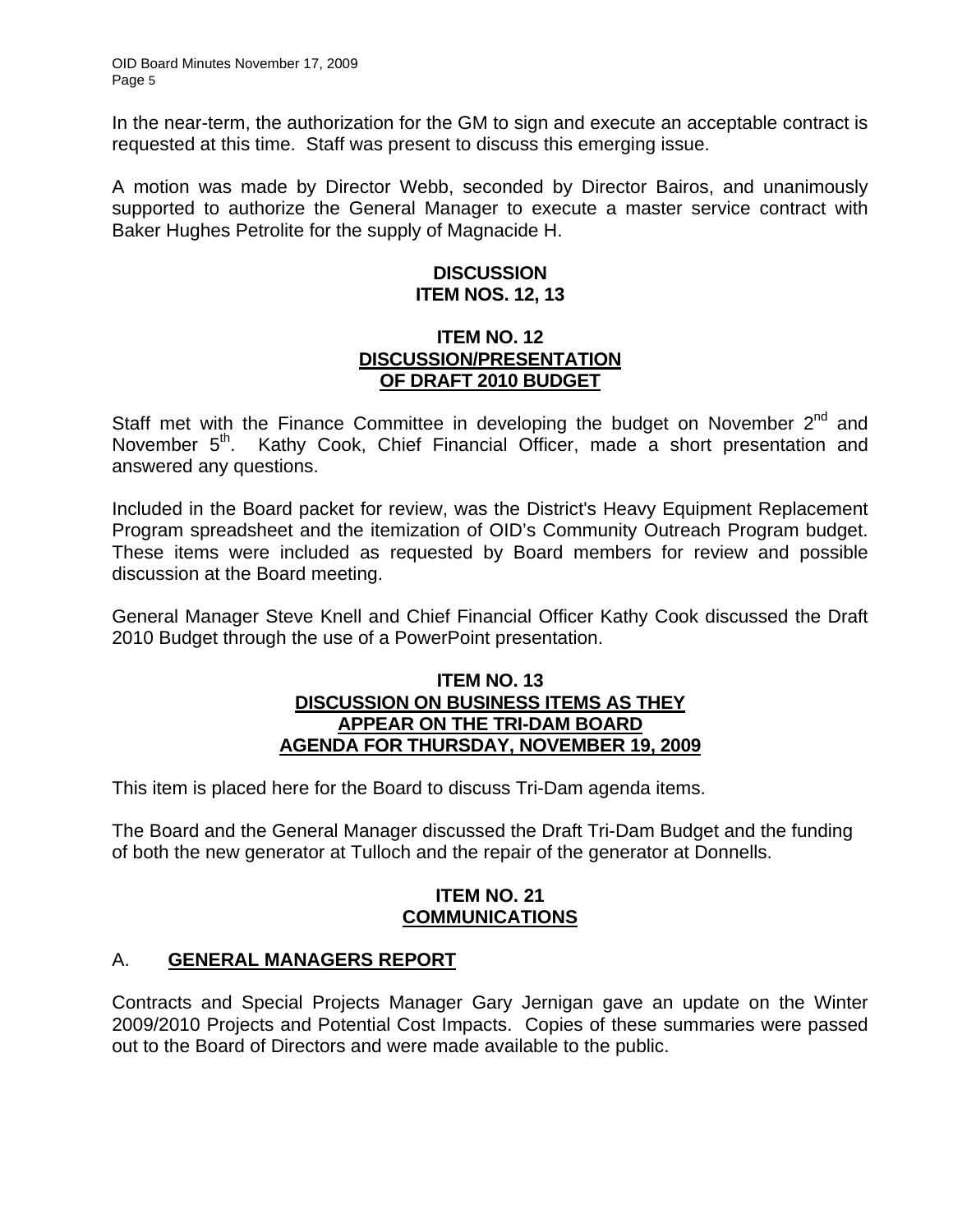## **Safety Activities**

1. 309 days without a lost time injury accident.

# **Administration Activities**

- 1. OCAP BO strategy meeting held with SSJID, Vern Crow and OID. A Scope of Work and costs are being prepared and a contract for services by ASTONE are in the works. Workshop/Hearing likely the week of January 11 $<sup>th</sup>$ .</sup>
- 2. Held two meetings with the Finance Committee addressing concerns and items for inclusion and exclusion in the 2010 Budget.
- 3. Met with Forest Service personnel on the development of Interpretive Trail signs around Lake Hartley (Beardsley). OID seem to have all they needed in their search.
- 4. The Salmon Festival in Knights Ferry on Saturday the 7th, of which OID was a sponsor, was a well attended event.
- 5. Magnacide meeting at SSJID on Monday the  $9<sup>th</sup>$  on how to move forward on the Master Supply Agreement.
- 6. Met with SEWD on a 5 to 10 year water transfer on Tuesday evening in Stockton.
- 7. Attended the Business Merchants meeting on Wednesday the  $11<sup>th</sup>$ .
- 8. Reviewing the Executive Summary of the BOR's Master Plan for Recreation around New Melones. Will ask how they intend to manage the dry lake in one of every 4 years after implementation of the OCAP BO.
- 9. Salmon run numbers look much better this year than 2007 and 2008.
- 10. Back in court on Knights Ferry on the  $20<sup>th</sup>$ .

# **Contract and Special Project Activities**

1. South Main Canal and Tunnel Projects – Magorian Mine Services completed demolition of the invert from upstream of Tunnel 1 to downstream of Tunnel 3. Drilling for Rock Bolts in all Tunnels has been completed. The installation and testing of 620 Rock Bolts in Tunnel 3 has been completed except for the final plate installation which will be completed with the Shotcrete. Rock Bolt installation continues in Tunnel 2 and Tunnel 4 with 175 of 250 being completed. Shotcrete on the upslope walls and patching of the invert and downslope walls has been completed from Tunnel 6 to 2-Mile Bar. The structural repairs to the main have started with the Micropile installation. There are a total of 303 Micropiles to be installed and presently, 92 have been drilled and 10 installed. The demolition of the invert at Goodwin Dam chutes has been completed. Concrete work for the rehabilitation of the Goodwin Dam chutes started. The concrete for the invert from Tunnel 8 to the Second Concrete Flume has been poured. Shotcrete was completed from Tunnel 8 to 2,500 feet downstream. The Concrete Flume #1 has been completed except for the repairs to the concrete struts and floor. Concrete Flume #2 has been sandblasted with the waterproofing installation in progress. Concrete Flume #2 will require repairs to the struts as well which have not been started. The Concrete Flume floors still require a screed over the existing floors but Contractor has not submitted a procedure or a price. Magorian has claimed a two day delay due to the recent heavy rains in mid October but will continue to meet their schedule as identified in the Baseline Schedule. The Baseline Schedule indicates completion of Segment 1, Goodwin Dam to 2-Mile Bar Tunnel, to be completed on December 30, 2009 and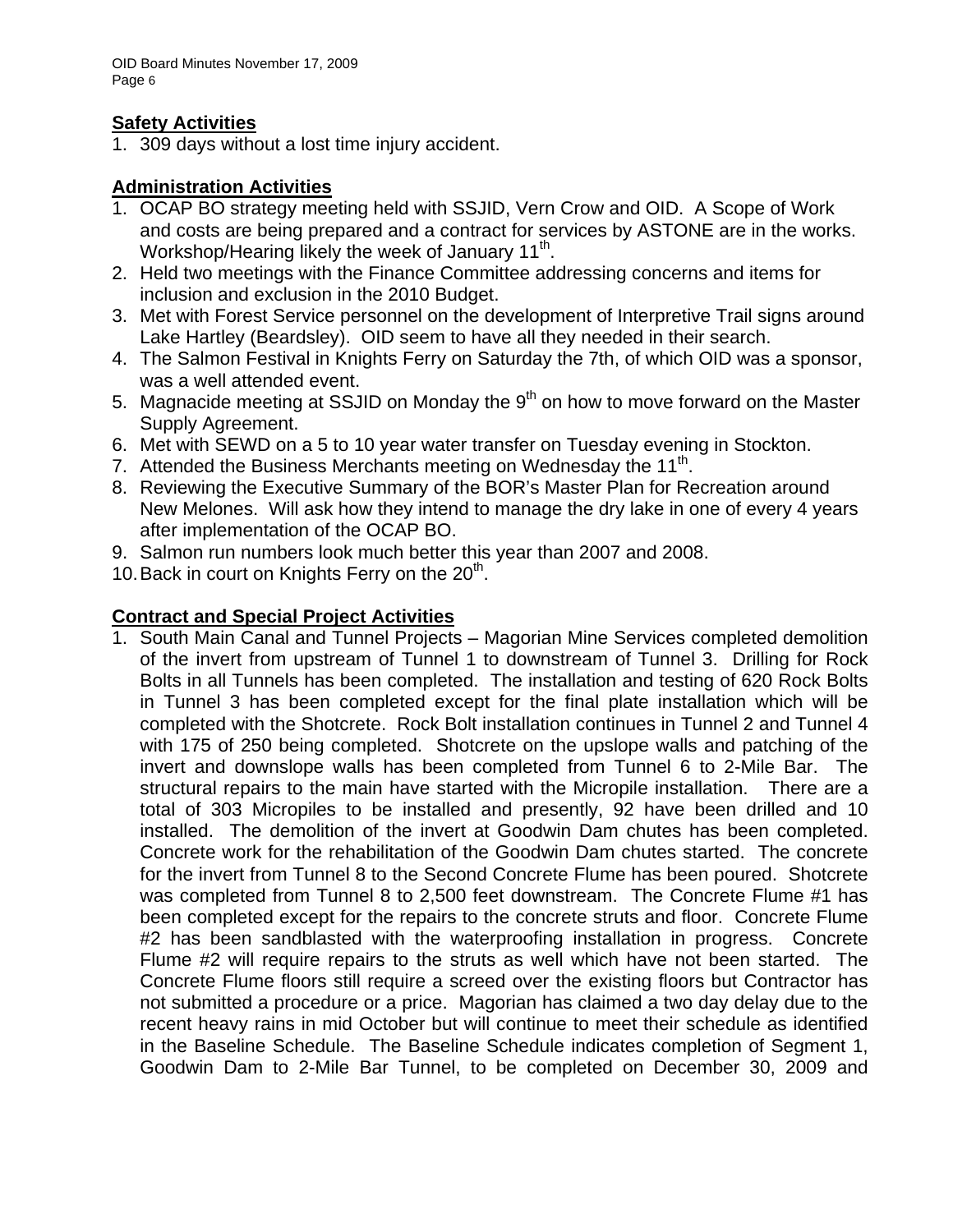Segment 2, Tunnel 7 to the 2<sup>nd</sup> Concrete Flume, to be completed on December 29, 2009.

- 2. 2-Mile Bar Tunnel (CEQA & Engineering) A site survey was conducted by CH2MHILL, Bumgardner Biological Service and Condor on September 21, 2009 with a follow up of by Bumgardner Biological Services for additional CTS studies. CH2MHILL has provided a Technical Memo for the Preliminary Biological Site Review for the South Main Canal and Tunnel Project. The review of this document is in progress. All efforts are focused on the start of construction in 2013.
- 3. North Side Regulating Reservoir Foster & Sons, earthworks subcontractor has completed the levee construction as far as possible until the concrete structures are completed. The Burnett Control structure has been poured and stripped. The Inlet Structure has been poured and will be stripped on November 20, 2009. The Cometa Control Structure foundation has been poured and stripped. The walls were poured on November 13, 2009 and will be stripped on November 20, 2009.. The Rodden High Line Control Structure has been poured and stripped. Backfill for all the control structures will start on November 23, 2009. Final grading and shaping of the North Main and the Burnett Lateral started. The Concrete Measurement Flume on the Burnett Lateral started with grading and shaping of the flume. The levee lining started again on Friday, November 13, 2009. The levee construction as of November 13, 2009 was 90% complete. FJC continued the installation of the drain system along the south and west sides of the reservoir with the installation of the 18" and 12" drain system. FJC still remains approximately two weeks ahead of their Baseline Schedule.
- 4. Cashman Dam Rehabilitation Project TCB Industrial formed and poured the dam and long crested weir foundation on Thursday, November 12, 2009. The Paulsell Lateral was backfilled and the reshaping has started. The forming of the foundation for the Paulsell Control Structure has started. The Scheduled completion for the Cashman Dam Rehabilitation has been revised to December 24, 2009.
- 5. A Construction Project Administration program continued with the Contracts and Engineering Department.
- 6. Contract Administration activities on contracts to be renewed and/or issued, Work Releases and Change Orders for all contracts.

## **Construction Activities**

- 1. Processing Job Set Up Forms & Request For Work Approval's.
- 2. Conducting employee evaluations.
- 3. Fairbanks Pipeline The concrete to the control structure floor and the connection collar to the existing pipeline was placed on November  $1<sup>st</sup>$ . Nine hundred linear feet of 48" RGRCP has been placed in the new alignment. Rebar has been tied in the wall section of the control structure and the floor to the pressure manhole. Outside forms are being placed on the control structure with an anticipated concrete pour for the walls to the control structure and the floor to the pressure manhole November  $18<sup>th</sup>$ .
- 4. Clavey Drop (South Main) Concrete to the new structure floor was placed on November 5<sup>th</sup>. The excavation around the new floor has been backfilled. Plywood for the interior walls has been placed, rebar has been tied in place, and the exterior forms are starting to be placed.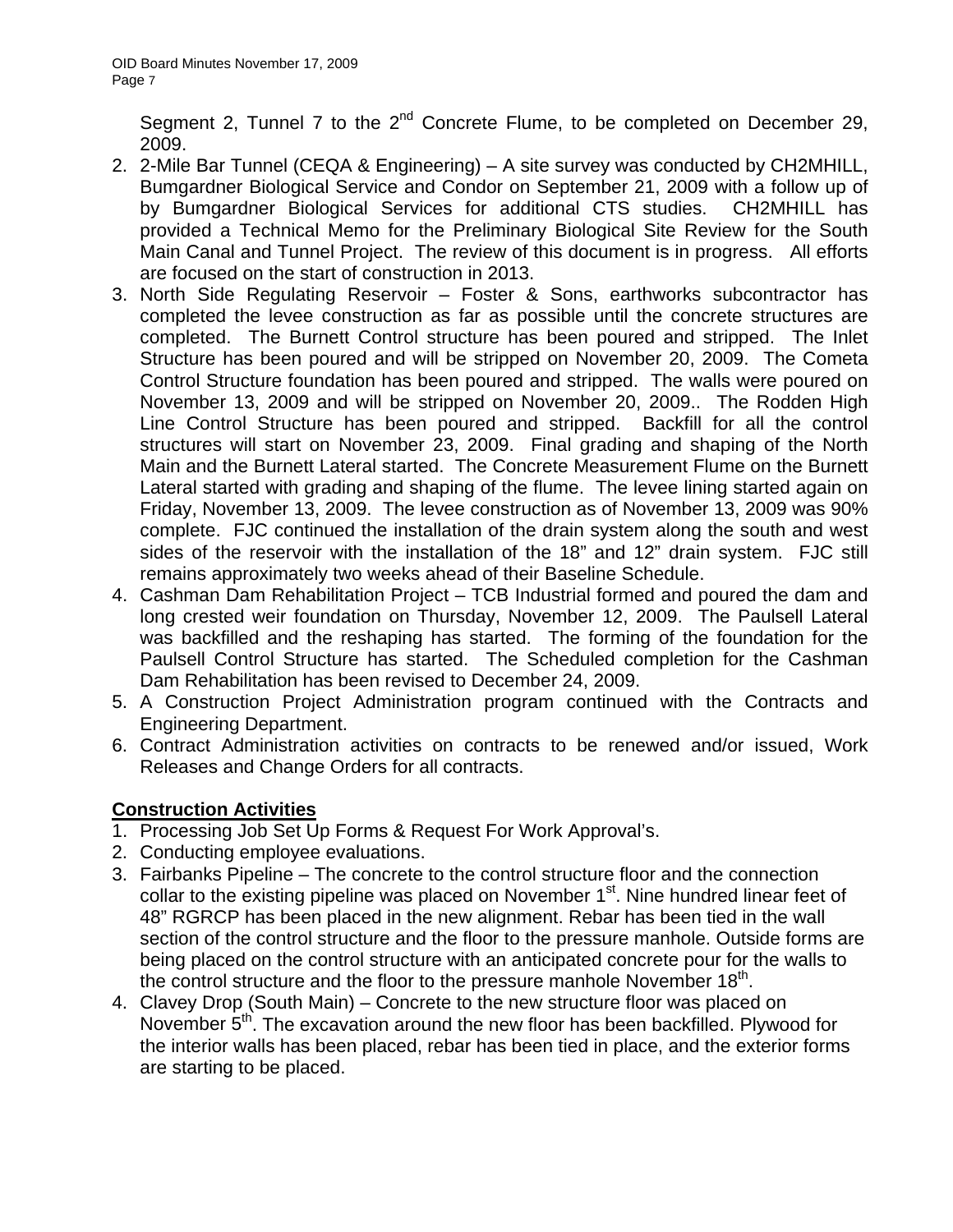- 5. Erlanger Pipeline The existing Erlanger Pipeline Headgate has been removed and a new MBI pre-cast structure has been placed in the new location along with 1180lf of 18" PVC at the Furtado Dairy.
- 6. Turnout gate inspections and replacements continue throughout the District.

# **Engineering Activities**

- 1. V.A. Rodden Annexation Early Consultation sent out 11/16/09. Comments due back December 1, 2009.
- 2. Ongoing project management with Provost and Prichard.
- 3. Joslin Annexation Early Consultation sent out 11/16/09. Comments due back December 1, 2009.
- 4. Engineering Department preparing comprehensive Annexation Flow Chart and procedure. First iteration and review complete.
- 5. Working on 2010 General Engineering Budget with Management Staff. Designs "on the shelf" should keep OID C&M Crews busy for 2010/2011 winter work season.
- 6. Furtado Deep Well Site Project Working with Escrow Company. Escrow to close 11/17/09 or 12/15/09 depending on progress to date.
- 7. 404 Application for Honolulu Bar Mitigation Project was submitted on 10/21/09 in accordance with the terms and conditions of the final 404. Honolulu Bar Operations and Maintenance Plan to be submitted to the Corp on 11/21/09 for review and approval.
- 8. Continued Environmental assistance with Two Mile Bar Tunnel Project. Currently reviewing CH TM.
- 9. Further work on Wildcat Bridge Design is pending direction from the Board on how best to proceed with respect to the Willms Ranch. Coordination with Mr. Walker and Mr. Knell as it pertains to Proposed Willms Ranch, LLC License Agreement.
- 10. Working with G&K/City of Riverbank as it pertains to the Riverbank Pipeline Relocation as part of the Army Munitions Plant Project. Board presentation on hold until the City knows whether or not they will receive the funding necessary to complete the project.
- 11. Working with the City of Riverbank to set-up 12/8/09 Special Board Meeting to discuss RDA.
- 12. Letter submitted to GM on Brichetto backflush encroachments. Request to have his issue herd before the Water Committee. Working on Staff response.
- 13. Processing cost estimates/Requests for Work Order Approval for the 2009/2010 winter work season.
- 14. Mr. Walker and JBD met with Mr. Gary Lev to discuss his fence encroachments on 11/10/09. Facilities to be potholed and JBD to prepare a memo outlining the options for Water Committee/Board review.
- 15. Correspondence sent to adjoining property owner concerning Patterson Deed. Adjoining landowner currently reviewing options as presented.
- 16. Fringe Parcel analysis being undertaken.
- 17. Engineering Department responding to numerous requests for new turnouts and staking of easements associated with new plantings.
- 18. Continuing to work on Steve Kistler property issues. Fringe water, new pipelines, delivery issues, etc.
- 19. Misc. Knights Ferry design work.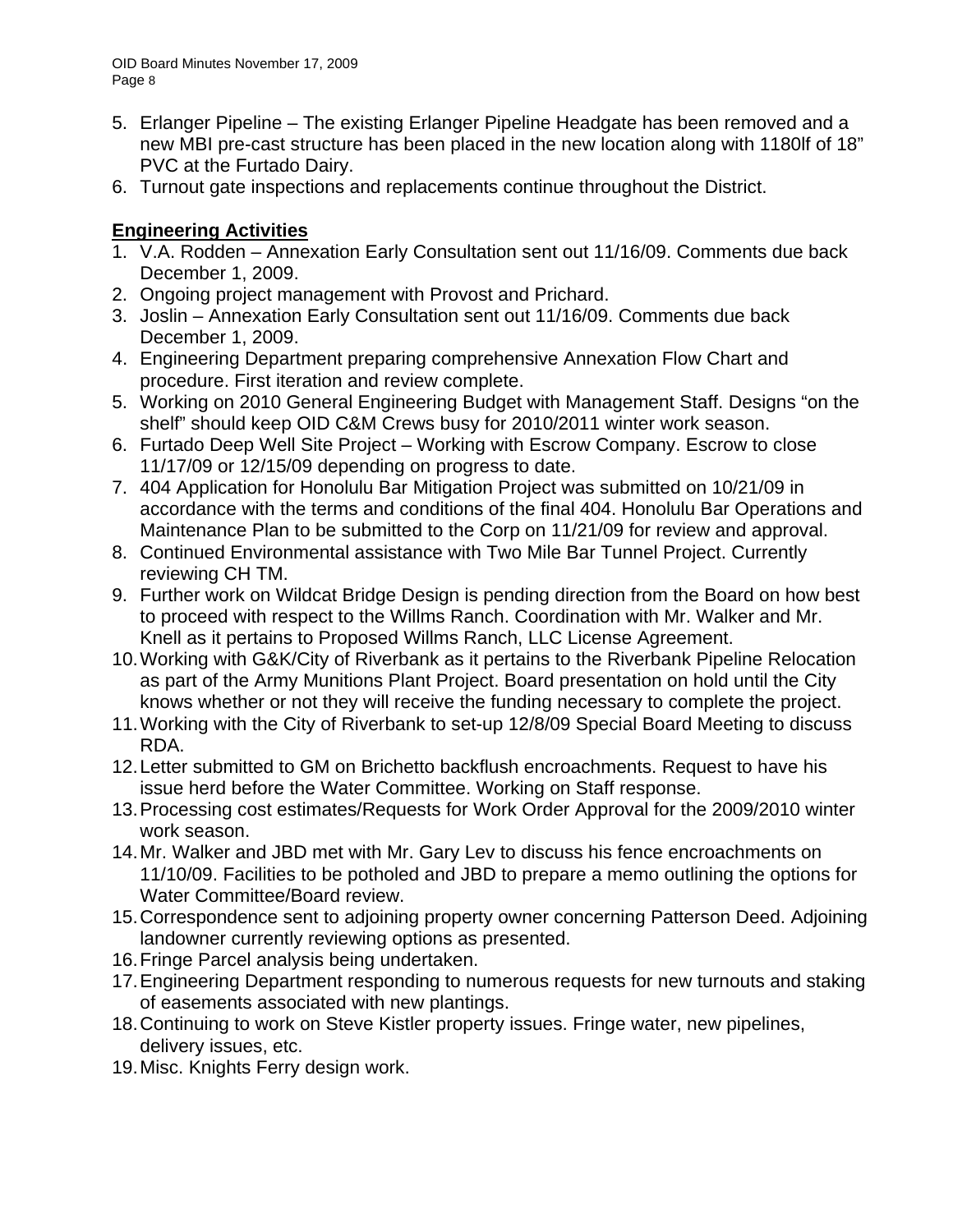## **Finance and Accounting Activities**

- 1. Continue to work on implementation on Springbrook software.
- 2. Submitted a draft budget to staff and the Finance Committee.
- 3. The improvement district 2010 billing was mailed out on November 9, 2009. We have been receiving several inquiries regarding rate increases.
- 4. Reviewed 70 plus Principal Account Clerk applications. Testing is scheduled for Monday, November 23<sup>rd</sup>.
- 5. Reviewing construction contract invoices to insure all supporting documents, conditional and unconditional lien releases, and certified payrolls are submitted.
- 6. Prepared documents to complete Conde annexation regarding their installment agreement. Condes have not signed as of November  $13<sup>th</sup>$ .
- 7. Preparing bond proceeds reimbursement requests to Union Bank
- 8. Routine accounting functions (AP, AR, PR, billings, account reconciliations, etc.)

# B. **COMMITTEE REPORTS**

Finance Committee Meeting, November 5, 2009

¾ Draft 2010 Budget

This item was previously discussed.

# C. **DIRECTORS' COMMENTS/SUGGESTIONS**

Director Webb Director Webb had no comments

Director Clark Director Clark had no comments.

## Director Bairos

Director Bairos asked if the staff was going to participate in the interview process for the hiring of a new Water Operations Manager. General Manager Steve Knell stated that there will be an interview panel of three; however, the potential candidate is invited to come back to the District and spend an hour with each Manager which allows us to see if they can get along with us and we can get along with them.

## Director Alpers

Director Alpers stated that he has four things he would like to discuss:

1. Director Alpers stated that he thinks everyone at the District should be thinking about the water bond and what kind of stance we are going to take politically. He would like an open discussion sometime in February or March.

2. Director Alpers asked when the District is going to meet with Riverbank regarding the RDA. District Engineer John Davids stated that there is a Special Meeting scheduled